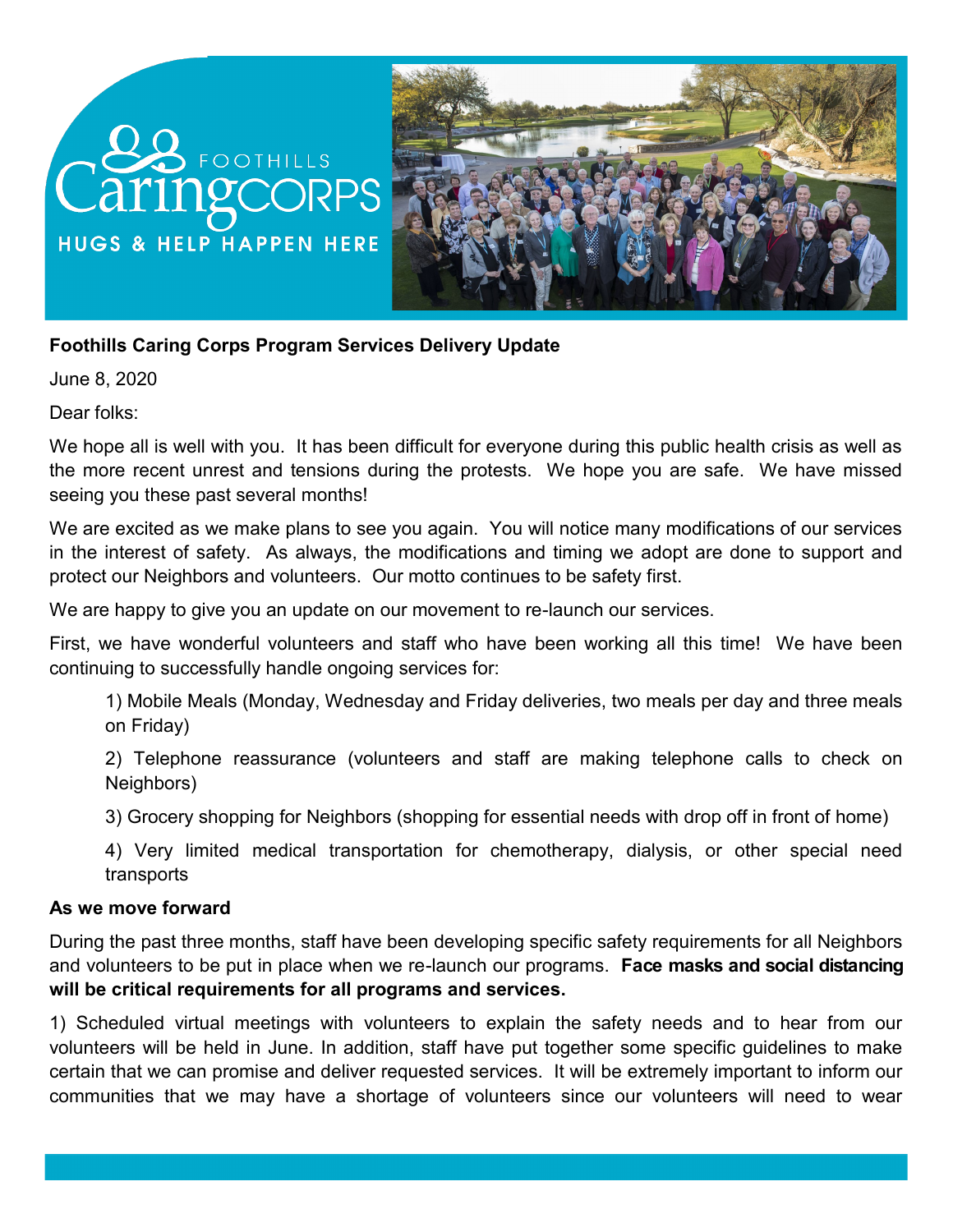personal protective equipment and not all volunteers are comfortable with this. In addition, many of our volunteers are in the process of heading back to their primary homes and are not available for the summer months. Once we know how many volunteers we have ready to move forward, we will gradually begin the re-launching of our programs.

2) Now that Arizona state leaders have reduced some of the stay-at-home orders and allowed nonessential businesses to open, we continue to review daily statistics to see which programs can be relaunched now and which will be re-launched at a later time. As we see a reduction in the Covid-19 cases and Covid-19 deaths in Arizona, we will move forward with the re-launching of all our programs.

## **Changes in our programs beginning June 22, 2020**

On Monday, Wednesday and Friday mornings, 9:00am-noon, beginning June 22, we will be accepting **returns** of **loan closet** items. The items must be cleaned and sanitized and brought to the backside of our office building. Ring the doorbell when you are outside of Suite 101. We are not accepting any crutches or canes at this time. If you have any questions, please call before you head to the office. 480-488-1105

A **receptionist** will be at the office from 9:00am-4:30pm. There is a shield in front of the desk for social distancing protection. If for some reason you need to come into the office, a face mask will be required. Please call if you would like further information. 480-488-1105

**Intake** for potential Neighbors will begin first with a telephone interview and then with a follow-up shortened home visit. Potential Neighbors will be asked to wear a face mask, and our staff member will be wearing a face mask.

The **week of June 29th**, Loan Closet items can be **loaned out** on Monday, Wednesday and Friday afternoons from 1:00pm-4:00pm. You must call ahead to see if there are items available, and we will reserve the items if we have them. You will then be requested to call when you are outside of the office to make sure the staff or a volunteer will be available to assist you with your item(s). 480-488-1105

Our **Van Program** Coordinator will be developing a calendar for the month of **August, 2020.** We will be installing plastic safety dividers in the vans. This will reduce the passenger capacity of the vans. You will be receiving your calendar with the planned trips in July.

We will not be re-launching our one-on-one services until after July. If you need help with your grocery shopping, please call the office and ask for Valerie. We are keeping lists for all the other one-on-one services and at a later date, we will re-launch the programs.

**Medical Transportation** services will be extremely limited in June. If you have scheduled a medical appointment, please check to see if your physician can work with you via telephone. Please check with other alternatives you might have and see if perhaps someone in your neighborhood might be able to assist you. As we settle on our numbers and capacity, we will begin to re-launch our services based on the capacity we have. There will be a limit set on the number of appointments for which we can provide transportation for each person. This will be highlighted in communication that will be sent out in July.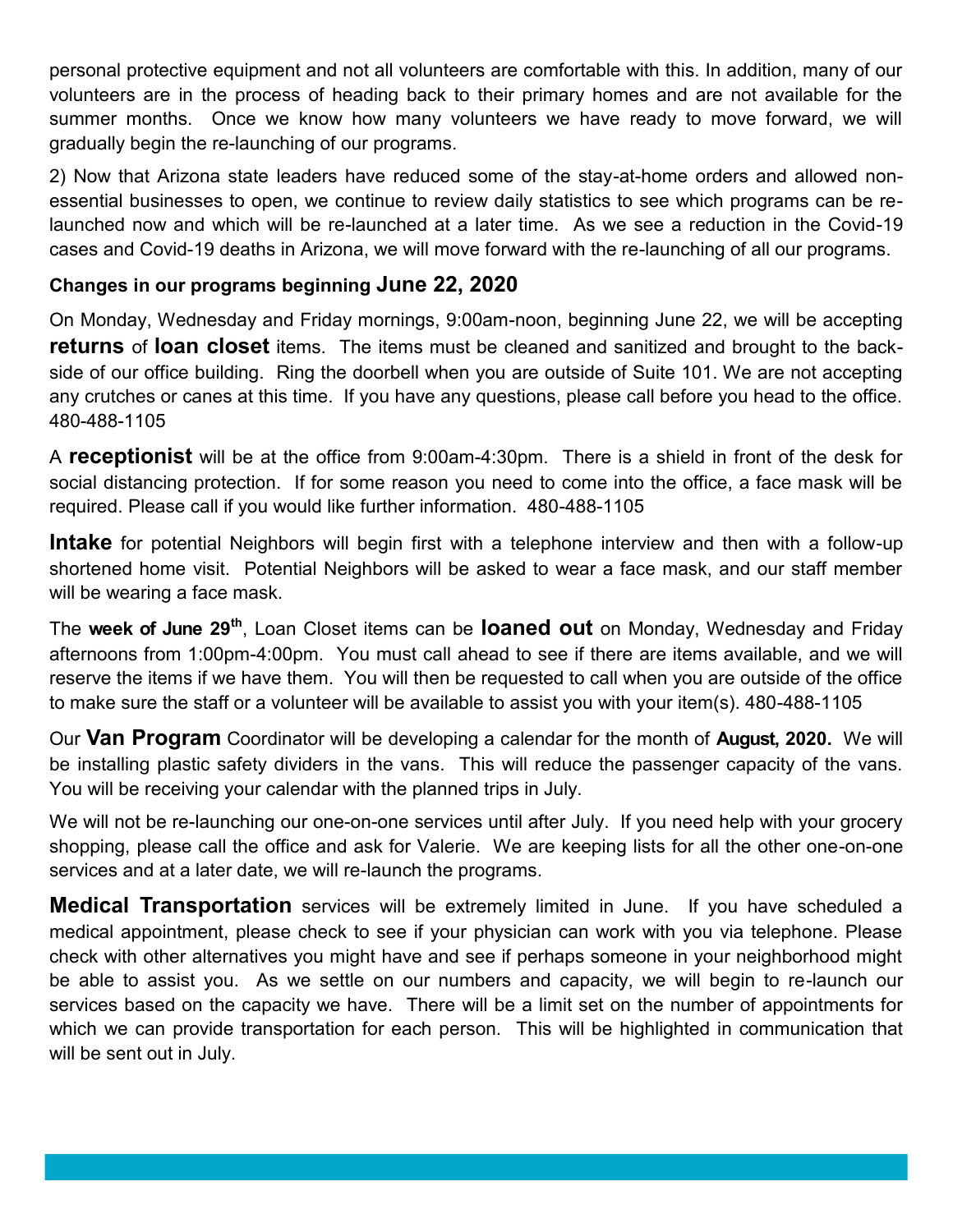**Health Advocacy** services will be available beginning in July. We have a licensed social worker, Melanie, who will be available to provide additional support to individuals just returning home from the hospital or rehabilitation center. She is also available for consultation for resources that are available in the community.

## **How to find out more information**

Please plan to give us a call if you want to learn more information and to let us know your particular situation. We have staff in the office, but we are requiring folks who stop in to wear a face mask. Please give us a call at 480-488-1105. We encourage your calling to learn more about alternate resources that may be available to assist you. If you have any questions or comments, do not hesitate to ask or let us know.

Thank you, we hope to see you in the near future.

The attached health questionnaire will give you guidance as to your health status for deciding to go out into the community.

Stay well and stay safe.

Staff of Foothills Caring Corps

Debbra Determan Nancy Cohrs

Paul Abel **Poppy Peterson** 

Melanie Gotcher<br>
Health Advocacy Coordinator<br>
Volunteer / Project Planner Health Advocacy Coordinator

Donna Guerin **Maria Pryce** Maria Pryce Van Program Coordinator **Special Projects** Special Projects

Betty Obermeyer Operations Manager

Executive Director **Asst. Director / Neighbor and Volunteer Services** 

Mobile Meals Coordinator Medical Transportation Coordinator